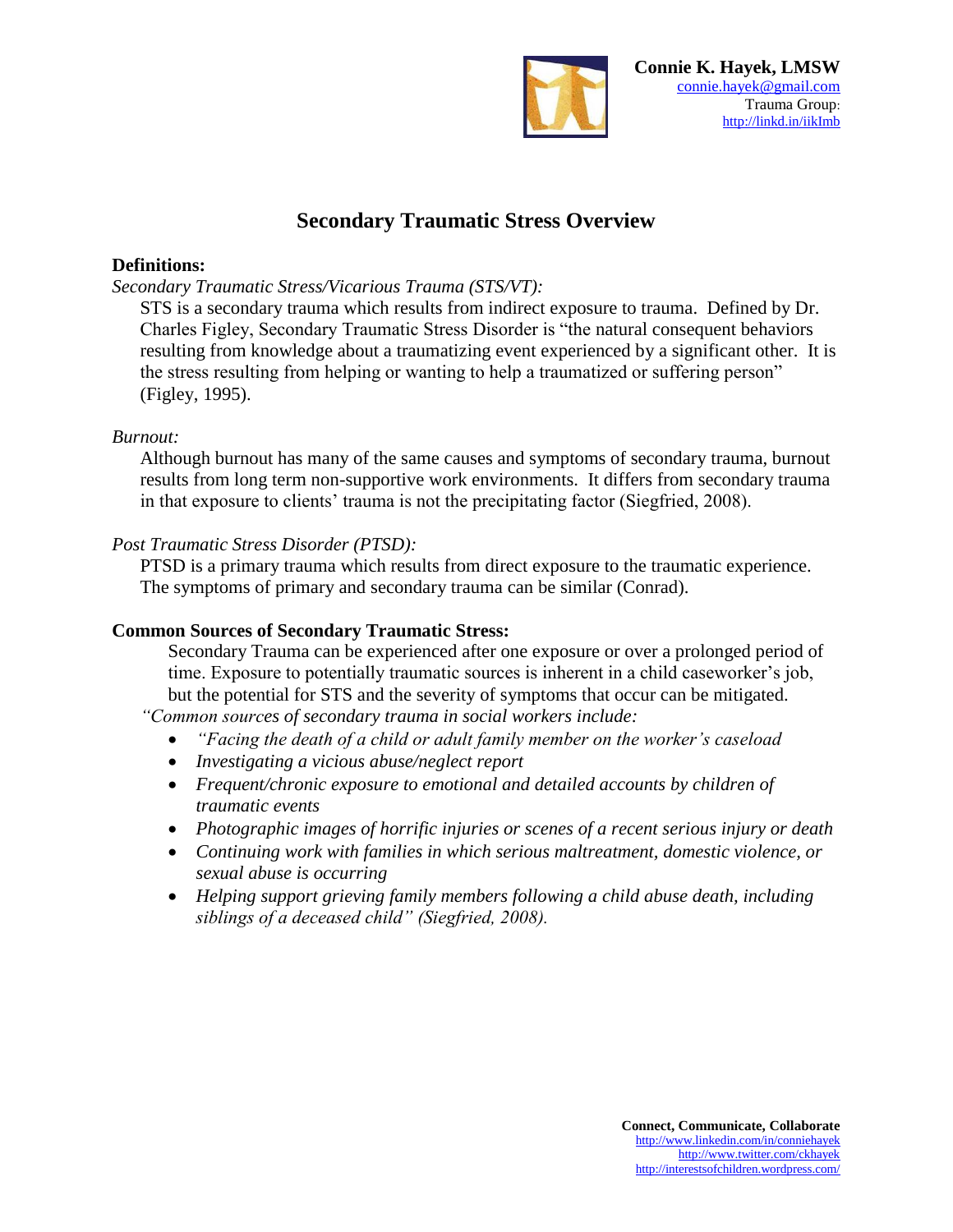

#### **Statistics:**

In a study done among child protection staff in Colorado, approximately 50% of the staff was found to be suffering from "high or very high levels of compassion fatigue," yet 70% reported "high or good potential for compassion satisfaction" (DePanfilis, 2006).

In a study done by Bride (2007), "70.2% of workers experienced at least one of the core symptoms of STS in the previous week" (Siegfried, 2008).

#### **How to recognize it?**

Signs of STS can include: fatigue or illness, cynicism, irritability, reduced productivity, feelings of hopelessness, anger, despair, sadness, feelings of re-experiencing of the event, nightmares, anxiety, avoidance of people or activities, or persistent anger and sadness(Siegfried, 2008 & Conrad).

#### **Affects:**

"Feelings of professional isolation, larger case loads, and frequent contact with traumatized people can exacerbate effects of Secondary Trauma (Stamm, 2002)." STS may lead to workers use of more sick leaves; create lower morale, and less effective workers. Consequently, this can produce poorer outcomes for children and families. One of the reasons that child case workers prematurely leave their jobs is thought to be exposure to Secondary Trauma (Siegfried, 2008). High turnover increases agency costs in the recruiting, hiring, and training of new staff.

#### **Prevention:**

"Experience has shown that a systemic prevention program can maintain helpers' wellbeing and decrease individual and organizational losses like turn over (Stamm, 2002)." By showing recognition of secondary trauma agencies can begin to show workers that the agency cares about their health and well-being. Education on trauma informed care including secondary trauma is crucial in prevention and in the retention of workers. Agency acknowledgement helps to reduce the stigma and silence around the impact of their cases. Knowing others are experiencing similar affects, feeling supported and prepared to deal with cases can reduce the negative impacts on caseworkers and decrease the potential for secondary trauma.

#### **Methods:**

Methods to prevent and decrease exposure to secondary trauma can include: Senior leadership and recognition of STS; creating an agency statement regarding trauma support; agency encouragement and support of a healthy work life balance and wellness; initial trainings to develop an understanding of STS, identify symptoms, and learn prevention tools; ongoing trainings to support workers in implementation of prevention and reduction tools; regular peer support groups; supervisor trainings around issue of STS and staff support; regular individual supervisor support and STS evaluations; decreased exposure by dispersing high trauma cases among workers; providing staff with time flexibility for self care; and debriefing protocol.